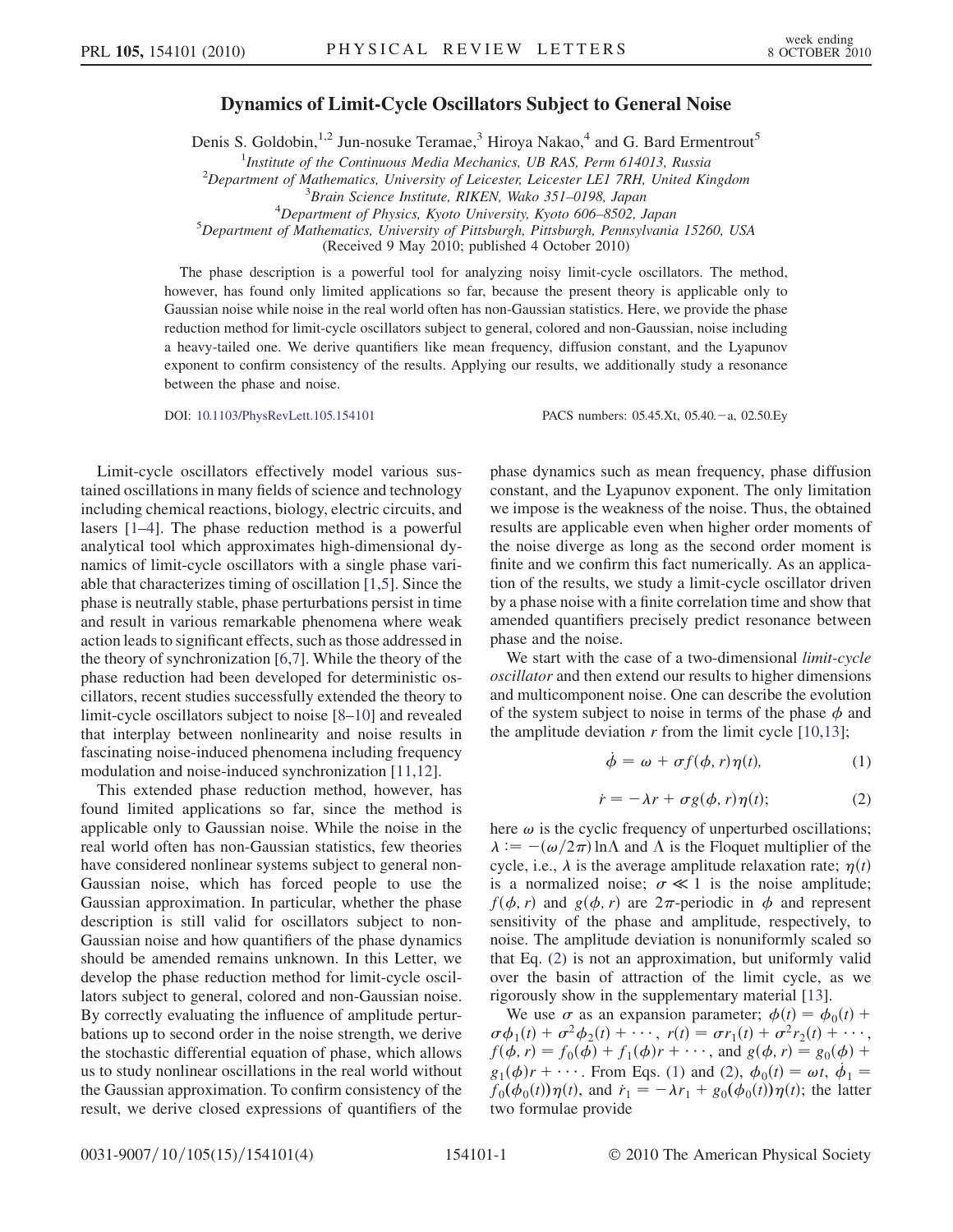$$
\phi_1(t) = \int_{-\infty}^t f_0(\phi_0(t_1)) \eta(t_1) dt_1, \tag{3}
$$

<span id="page-1-0"></span>
$$
r_1(t) = \int_0^{+\infty} g_0(\phi_0(t) - \omega \tau) \eta(t - \tau) e^{-\lambda \tau} d\tau.
$$
 (4)

<span id="page-1-2"></span>Meanwhile, the expansion of Eq. ([1\)](#page-0-1) reads

$$
\dot{\phi} = \omega + \sigma f_0(\phi_0)\eta + \sigma^2[f'_0(\phi_0)\phi_1\eta + f_1(\phi_0)r_1\eta] + O(\sigma^3),
$$

here prime denotes derivative with respect to  $\phi$ . The righthand part of the latter equation except for the term proportional to  $f_1(\phi)$  is merely the expansion of Eq. [\(1\)](#page-0-1) with  $f(\phi, r)$  replaced by  $f(\phi, 0)$ . Therefore, we can keep the equation unexpanded with respect to  $\phi$  but add the correction owing to  $r_1(t)$ ;

$$
\dot{\phi} = \omega + \sigma f_0(\phi) \eta(t) + \sigma^2 f_1(\phi_0) r_1 \eta(t) + O(\sigma^3).
$$

 $\sigma^2 f_1(\phi_0) r_1 \eta(t)$  is small in comparison to  $\sigma f_0(\phi) \eta(t)$ , but makes an average contribution of the same order (because  $\langle \dot{\phi}_1 \rangle = 0$ ). Thus, the fluctuating part of this term is not principal and may be omitted;

$$
\dot{\phi} \approx \omega + \sigma f_0(\phi) \eta(t) + \langle \sigma^2 f_1(\phi_0) r_1 \eta(t) \rangle.
$$

Employing expression ([4\)](#page-1-0) for  $r_1$ , we obtain

$$
\langle f_1(\phi_0)r_1\eta(t)\rangle = f_1(\phi_0(t))\int_0^{+\infty} g_0(\phi_0(t) - \omega\tau)
$$
  
 
$$
\times C(\tau)e^{-\lambda\tau}d\tau,
$$

<span id="page-1-1"></span>where  $C(\tau) := \langle \eta(t) \eta(t - \tau) \rangle$  is the noise autocorrelation function. Finally, the reduced phase equation up to the leading contributions reads

$$
\dot{\phi} = \omega + \sigma f_0(\phi) \eta(t) \n+ \frac{\sigma^2}{\omega} f_1(\phi) \int_0^{+\infty} g_0(\phi - \psi) C\left(\frac{\psi}{\omega}\right) e^{-(\lambda/\omega)\psi} d\psi.
$$
\n(5)

Here  $\tau$  is replaced with  $\psi/\omega$ ; the corrections to  $\dot{\phi}$  caused by replacement of  $\phi_0$  with  $\phi$  in the integrand are  $\propto \sigma^3$  and thus negligible.

For Ornstein-Uhlenbeck (OU) noise,  $C(\tau) =$  $\gamma \exp(-\gamma|\tau|)$ , the reduced phase Eq. ([5\)](#page-1-1) takes the form

$$
\dot{\phi} = \omega + \sigma f_0(\phi) \eta(t) \n+ \frac{\sigma^2 \gamma}{\omega} f_1(\phi) \int_0^{+\infty} g_0(\phi - \psi) e^{-[(\lambda + \gamma)/\omega] \psi} d\psi,
$$

which coincides with the one presented in Ref. [\[10\]](#page-3-6) and implies the corresponding results of Refs. [[8](#page-3-5),[9,](#page-3-10)[14](#page-3-11)]. While Ref. [[9\]](#page-3-10) considers the case of Gaussian noise, a highly stable limit cycle and short noise correlation times and Ref. [\[10](#page-3-6)] is limited to the case of OU noise, the present theory includes their results (as special cases) and additionally allows dealing with non-Gaussian noise, arbitrary noise autocorrelation functions (including signals of chaotic oscillators) and arbitrary rate of amplitude relaxation.

The procedure for deriving the reduced phase equation suggests that this equation will provide the correct probability density function for  $\phi$  and mean frequency  $\Omega = \langle \dot{\phi} \rangle$ up to  $O(\sigma^2)$ ;

$$
\Omega = \omega + \frac{\sigma^2}{\omega} \Big\langle f'_0(\phi) \int_0^{+\infty} f_0(\phi - \psi) C\Big(\frac{\psi}{\omega}\Big) d\psi \Big\rangle_{\phi} \n+ \frac{\sigma^2}{\omega} \Big\langle f_1(\phi) \int_0^{+\infty} g_0(\phi - \psi) C\Big(\frac{\psi}{\omega}\Big) e^{-(\lambda/\omega)\psi} d\psi \Big\rangle_{\phi} \n(6)
$$

[henceforth,  $\langle \cdots \rangle_{\phi} \equiv (2\pi)^{-1} \int_0^{2\pi} \cdots d\phi$ ]. The noise can either increase or decrease the mean frequency, depending on features of correlation function  $C(\tau)$ , sensitivity functions, and the cycle stability (e.g., see Fig. [2\)](#page-3-12). However, one should verify whether the more subtle quantities—the phase diffusion constant  $D$  and the leading Lyapunov exponent  $\lambda_0$ —can be correctly evaluated from Eq. [\(5\)](#page-1-1).

<span id="page-1-3"></span>The principal contributions to the phase diffusion are readily determined from Eq. ([5\)](#page-1-1); indeed,

$$
D = \int_{-\infty}^{+\infty} \langle [\dot{\phi}(t) - \langle \dot{\phi} \rangle] [\dot{\phi}(t + \tau) - \langle \dot{\phi} \rangle] \rangle d\tau
$$
  
\n
$$
= \sigma^2 \int_{-\infty}^{+\infty} \langle \dot{\phi}_1(t) \dot{\phi}_1(t + \tau) \rangle d\tau + O(\sigma^4)
$$
  
\n
$$
= \frac{\sigma^2}{2\pi} \int_{0}^{2\pi} d\phi \int_{-\infty}^{+\infty} d\tau f_0(\phi) f_0(\phi + \omega \tau) C(\tau) + O(\sigma^4);
$$
\n(7)

 $\dot{\phi}_1(t)$  [Eq. ([3](#page-1-2))] is precisely determined by terms accounted in Eq. ([5\)](#page-1-1); therefore, Eq. [\(7\)](#page-1-3) is completely consistent with the reduced phase equation. Interestingly, up to the leading order of accuracy the phase diffusion is not affected by the extra amplitude terms. Thus, for instance, the analytical results and important conclusions of Refs. [\[15](#page-3-13)[,16\]](#page-3-14) for limit-cycle oscillators subject to weak noise and delayed feedback control remain correct.

For the leading Lyapunov exponent, the situation is more subtle. To deal with it rigorously, we consider a small perturbation ( $\alpha = \alpha_0 \exp[\mu(t)]$ , s) to the solution  $[\phi(t)]$ ,  $r(t)$ ] of Eqs. ([1](#page-0-1)) and [\(2\)](#page-0-0). We have

$$
\dot{\mu} = \sigma(f'_0(\phi(t)) + r(t)f'_1(\phi(t)))\eta(t)
$$
  
+ 
$$
\sigma f_1(\phi(t)) \frac{s}{\alpha_0} \eta(t) e^{-\mu},
$$
  

$$
\dot{s} = -\lambda s + \sigma g'_0(\phi(t)) \alpha_0 e^{\mu} \eta(t) + \sigma g_1(\phi(t)) s \eta(t),
$$

and employ the standard multiscale method adopting  $\mu(t) = \mu(t_0, t_2, \ldots), d/dt = \partial/\partial t_0 + \sigma^2 \partial/\partial t_2 + \cdots$ , etc. After some calculations, one finds the expression for the leading Lyapunov exponent  $\lambda_0 := \langle \mu \rangle$  up to  $O(\sigma^2)$ :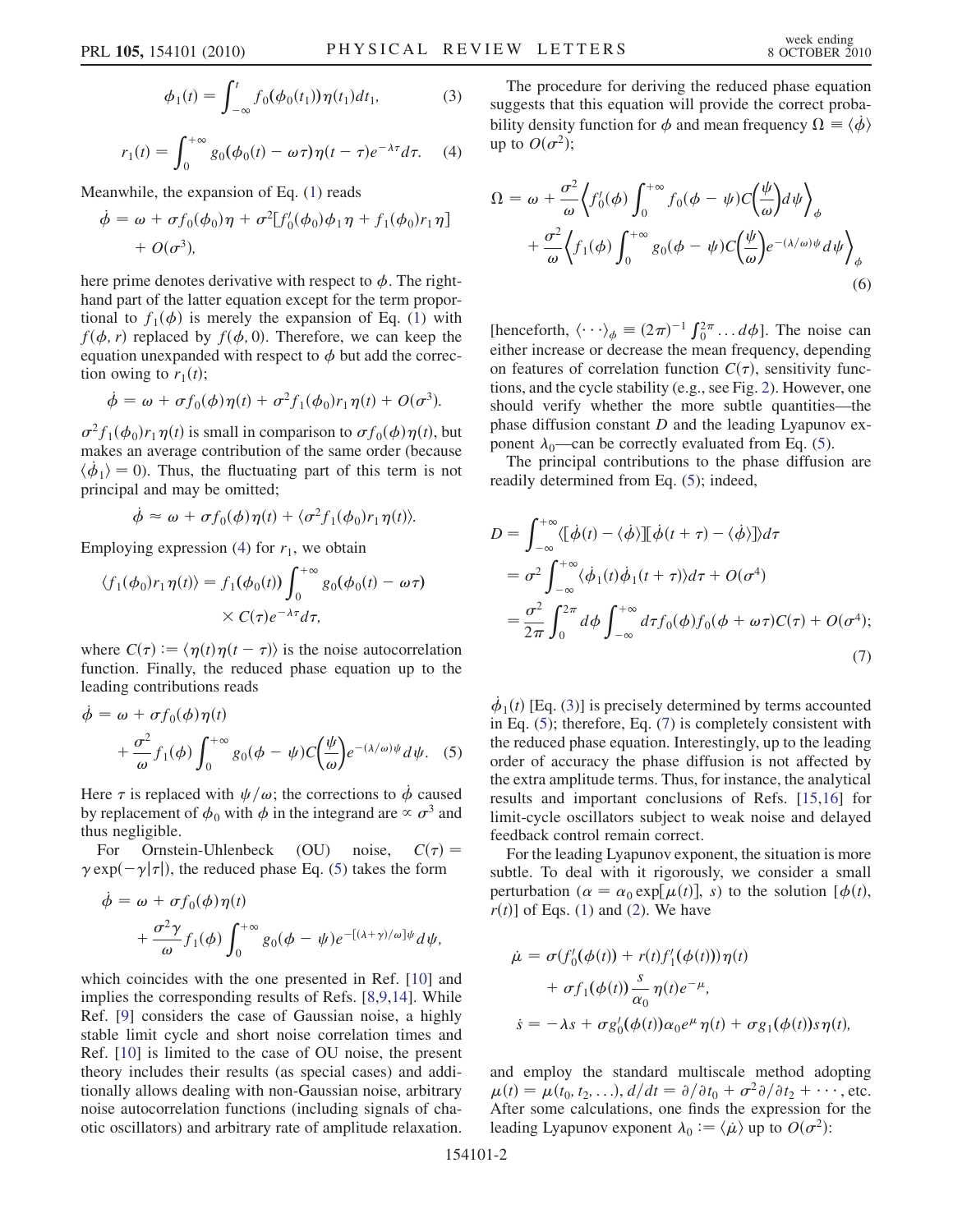$$
\lambda_0 = \frac{\sigma^2}{\omega} \Big\langle f_0''(\phi) \int_0^{+\infty} f_0(\phi - \psi) C\Big(\frac{\psi}{\omega}\Big) d\psi + \frac{\partial}{\partial \phi} \Big[ f_1(\phi) \Big] \times \int_0^{+\infty} g_0(\phi - \psi) C\Big(\frac{\psi}{\omega}\Big) e^{-(\lambda \psi/\omega)} d\psi \Big] \Big\rangle_{\phi} + O(\sigma^4)
$$

$$
= -\frac{\sigma^2}{\omega} \Big\langle f_0'(\phi) \int_0^{+\infty} f_0'(\phi - \psi) C\Big(\frac{\psi}{\omega}\Big) d\psi \Big\rangle_{\phi} + O(\sigma^4), \tag{8}
$$

which is consistent with the phase equation [\(5](#page-1-1)). Note, in the latter equations, the amplitude degree of freedom, which was disregarded in previous works, impacts the instantaneous growth rate of perturbations, but averages out to zero. Thus, on the one hand, our results demonstrate the importance of amplitude degrees of freedom for the stability of response of a general limit-cycle oscillator even in the limit of vanishing noise; on the other hand, its average impact turns out to be zero up to the leading order of accuracy for general noise, proving that analytical calculations and conclusions presented in Refs. [\[12](#page-3-8)[,16\]](#page-3-14) are valid for real situations. Notice, the negative Lyapunov exponent and its decrease with increase of the noise strength are related to the stability of the noisy system response in sense that it attracts trajectories (the phenomenon is known as noise-induced synchronization), but this does not mean that the response is regular due to the nonzero phase diffusion.

All the results can be extended in a straightforward manner to the case of an N-dimensional dynamical system subject to *M*-component noise;

$$
\dot{\phi} = \omega + \sum_{\beta=1}^{M} \left[ \sigma_{\beta} f_{\beta}(\phi, \mathbf{0}) \eta_{\beta}(t) + \sum_{j=1}^{N-1} \frac{\sigma_{\beta}^{2}}{\omega} \left( \frac{\partial f_{\beta}(\phi, \mathbf{r})}{\partial r_{j}} \right)_{\mathbf{r} = \mathbf{0}} \times \int_{0}^{+\infty} g_{\beta, j}(\phi - \psi, \mathbf{0}) C_{\beta} \left( \frac{\psi}{\omega} \right) e^{-(\lambda_{j} \psi/\omega)} d\psi \right], \quad (9)
$$

$$
D = \sum_{\beta=1}^{M} \frac{\sigma_{\beta}^{2}}{\omega} \Big\langle f_{\beta}(\phi, 0) \int_{-\infty}^{+\infty} f_{\beta}(\phi - \psi, 0) C_{\beta} \left(\frac{\psi}{\omega}\right) d\psi \Big\rangle_{\phi},
$$
\n(10)

$$
\lambda_0 = -\sum_{\beta=1}^M \frac{\sigma_\beta^2}{\omega} \left\langle \frac{\partial f_\beta(\phi, \mathbf{0})}{\partial \phi} \int_0^{+\infty} \frac{\partial f_\beta(\phi - \psi, \mathbf{0})}{\partial \phi} \right. \\
\left. \times C_\beta \left( \frac{\psi}{\omega} \right) d\psi \right\rangle_{\phi}.
$$
\n(11)

Here  $\beta$  indexes noise components, *j* does the degrees of freedom transversal to the limit cycle.

Now, we address the issue of applicability of our results for noise with diverging higher moments. Although the derived expressions involve only second moments of the noise, one has to check that possible divergence of higher moments does not break the entire expansion and influence  $\Omega$ , D, and  $\lambda_0$  in the main order.

<span id="page-2-0"></span>For this reason we performed numerical simulation of a Hopf oscillator subject to colored noise  $\eta(t)$ :

$$
\dot{A} = iA + (\lambda/2)(1 - |A|^2)A + \sigma \eta, \qquad (12)
$$

$$
\dot{\eta} = \tau_{\eta}^{-1}[-\eta + s(\eta)\xi(t)],\tag{13}
$$

<span id="page-2-1"></span>where A is complex, the noise acts only on Re(A),  $\xi(t)$  is Gaussian white noise:  $\langle \xi(t) \xi(t') \rangle = 2\delta(t - t')$ . We consider normalized noises  $\eta(t)$  ( $\langle \eta^2 \rangle = 1$ ) with three kinds of distribution  $V(\eta)$ : (1) Gaussian,  $V_1(\eta) = (2\pi)^{-1/2} \times$  $exp(-\eta^2/4)$ ; (2) exponential,  $V_2(\eta) = (1/4) \times$  $\exp(-|\eta|/2)$ , which has nonzero but still finite higher cumulants; and (3) fractional rational function,  $V_3(\eta) =$  $\pi^{-1}(1+\eta^2)^{-2}$ , for which  $\langle \eta^{2n} \rangle$  is finite only for  $n = 1$ . These noises are generated with employment of  $s_1(\eta) = 1$ ,  $s_2(\eta) = \sqrt{1/4 + |\eta|/2}$ , and  $s_3(\eta) = \sqrt{(1 + \eta^2)/3}$  in Eq. ([13](#page-2-0)). For the oscillator ([12](#page-2-1)), one finds  $f_0 = -\sin\phi$ ,  $f_1 = -f_0 = \sin \phi$ , and  $g_0 = \cos \phi$ ; therefore,

<span id="page-2-4"></span>
$$
\Omega = 1 - \frac{\sigma^2}{2} \int_0^\infty (\sin \psi)(1 - e^{-\lambda \psi}) C(\psi) d\psi, \qquad (14)
$$

$$
D = -2\lambda_0 = \sigma^2 \int_0^\infty (\cos \psi) C(\psi) d\psi.
$$
 (15)

<span id="page-2-3"></span>For exponential and fractional rational distributions, the correlation function  $C(\tau)$  was calculated numerically. In Fig. [1](#page-2-2) one can see that the analytical theory is in fairly good agreement with results of numerical simulation both for noises with all moments finite  $[(b), (c)]$  and for one with infinite  $\langle \eta^4 \rangle$  (d). For the latter case the analytical theory is practically no less accurate than for the former ones.

<span id="page-2-2"></span>

FIG. 1 (color online). Hopf oscillator ([12](#page-2-1)) subject to different noises; here  $\tau_{\eta} = 1$  and  $\lambda = 2$ . (a) Correlation function  $C(\tau)$  for Ornstein-Uhlenbeck noise, which is Gaussian, (red circles) and noises with exponential (blue squares) and fractional rational (green diamonds) distributions. (b)–(d) The numerically calculated mean frequency (red circles) and Lyapunov exponent (blue squares) are in good agreement with Eqs. ([14](#page-2-3)) and [\(15\)](#page-2-4) (solid lines) for OU noise (b) and noises with exponential (c) and fractional rational (d) distributions.